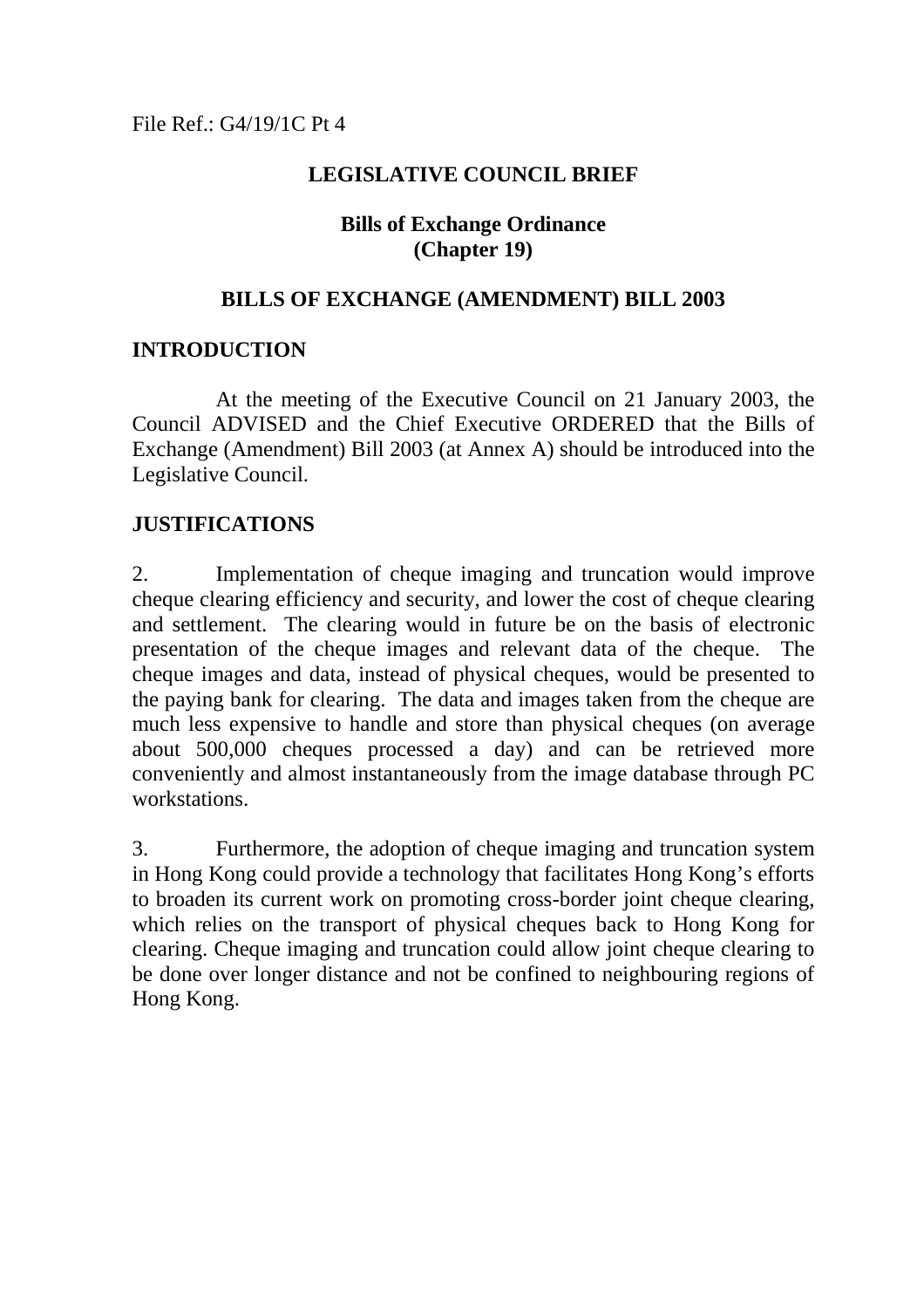## **OTHER OPTIONS**

4. A possible alternative to the amendment of the Bills of Exchange Ordinance is to put in place contractual obligations between drawing banks and drawee banks and their respective customers to waive the need for physical presentment. However, there are circumstances under which the contract between a bank and its customer might be deemed not to have come into existence or might be deemed to have been frustrated, discharged or amended. Given the need for waivers of physical presentment to be effective across the board, the legal advice is that the legislative route is a more desirable option as it gives certainty to all parties concerned.

# **THE BILL**

5. The purpose of the Bill is to add a new section 73A to the Ordinance to enable a cheque to be presented by a banker for payment by notification of certain information relating to the cheque by electronic means, rather than by physical presentment (clause 2). Consequent upon the introduction of electronic presentment of cheques for payment, the Bill also-

- (a) adds a new section 73B to the Ordinance to modify the application of section 52(4) of the Ordinance, which concerns the duties of holders of bills, to such presentment (clause 2) ; and
- (b) amends section 85 of the Ordinance to facilitate proof of payment of unindorsed cheques that have been presented electronically (clause 4).

The existing provisions being amended are at Annex B.

# **LEGISLATIVE TIMETABLE**

6. Subject to Members' approval of the introduction of the Bill into the Legislative Council, the legislative timetable will be –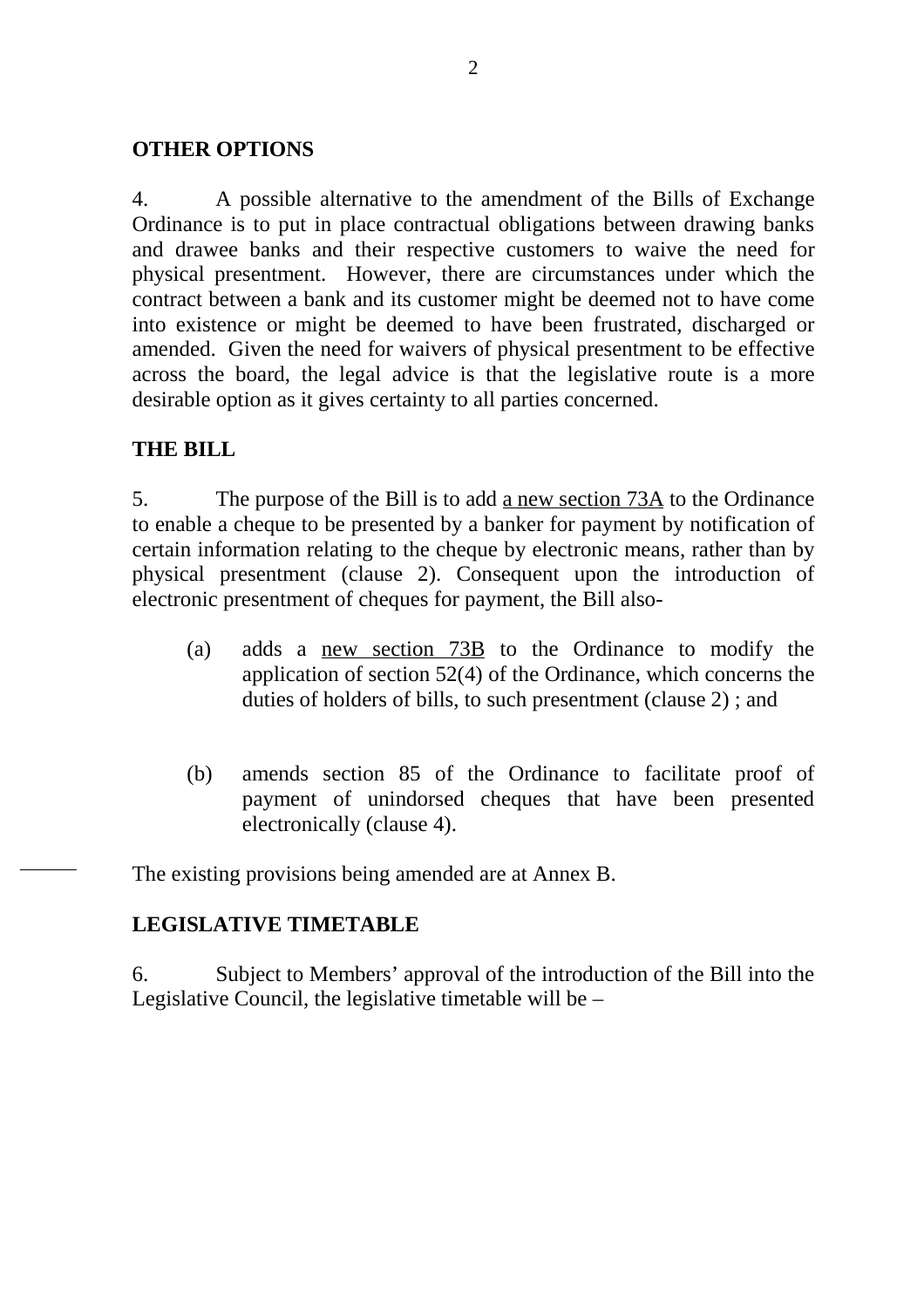| Publication in the Gazette                                         | 14 February 2003 |
|--------------------------------------------------------------------|------------------|
| First Reading and commencement<br>of Second Reading debate         | 19 February 2003 |
| <b>Resumption of Second Reading</b><br>debate, committee stage and |                  |
| Third Reading                                                      | to be notified   |

# **IMPLICATIONS OF THE PROPOSAL**

7. Economic and financial implications of the proposal are as set out at Annex C. The proposal is in conformity with the Basic Law, including the provisions concerning human rights. It has no productivity, environmental, civil service or sustainability implications.

## **PUBLIC CONSULTATION**

8. We briefed the Financial Affairs Panel of the Legislative Council on this subject on 2 December 2002. Members were generally supportive of the legislative proposal to enable cheque imaging and truncation to take place in Hong Kong. Three questions were raised by Members in the discussion-

- (a) whether banks would pass on to customers the benefits of lower cost of cheque clearing as a result of the implementation of the proposal;
- (b) whether the proposed six-month retention period is compatible with the new Securities and Futures Ordinance (SFO); and
- (c) with the improved efficiency of the new system, whether banks can advance the cheque clearing and settlement time a little bit, say, in the morning of T+1 rather than at 3 pm on  $T+1$

9. In response to the first point, we have conveyed Members' concerns to the Hong Kong Association of Banks (HKAB) who advised that in Hong Kong's very competitive environment, banks have a strong incentive to contain their operating costs and to provide better customer service at more competitive pricing. Generally, banks do not charge customers for collecting/clearing Hong Kong dollar cheques.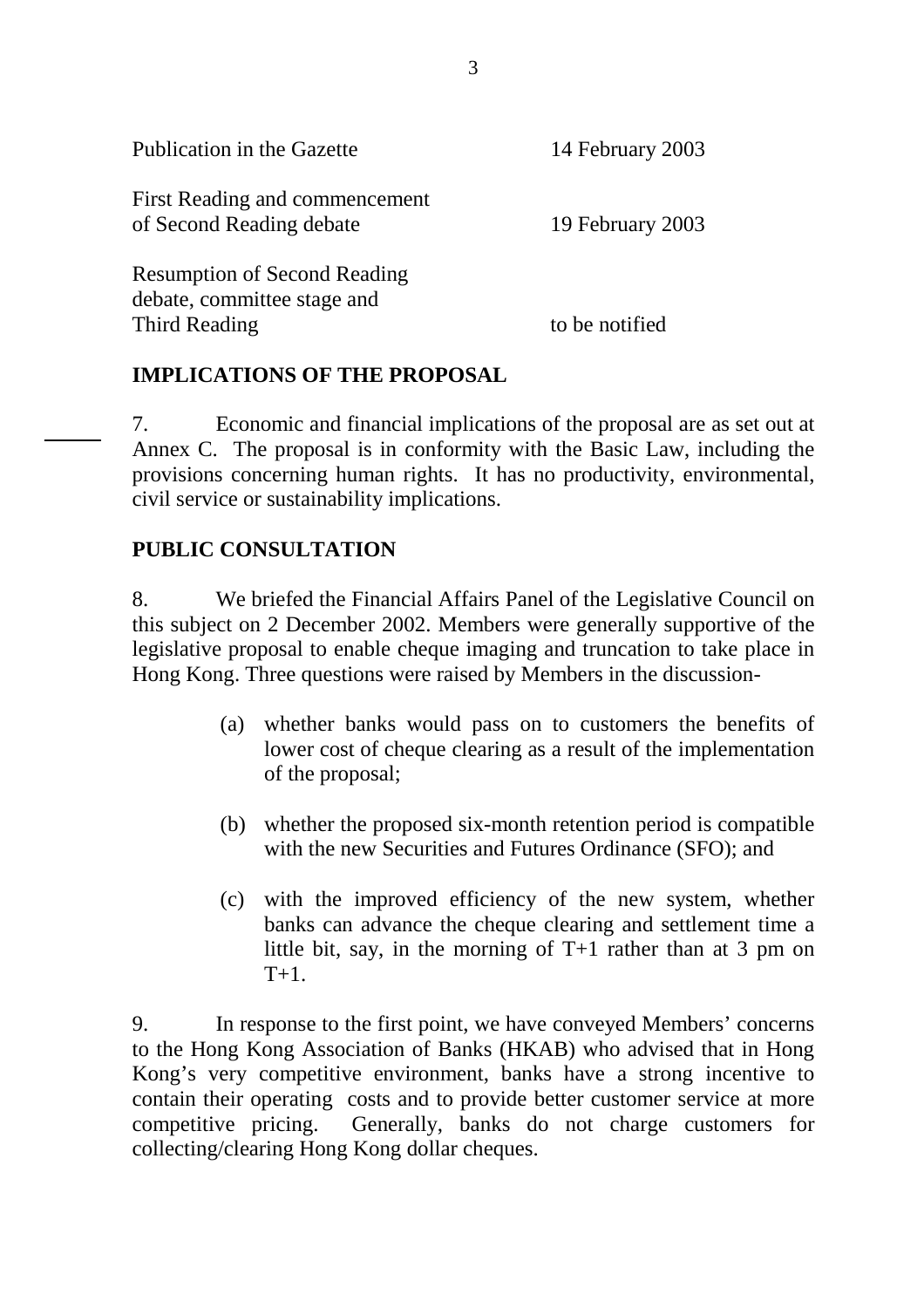10. On the second point, the SFO does not prescribe any cheque retention period which contravenes the proposed period of cheque retention of six months. Accordingly, there is no compatibility problem with the SFO. We have in fact consulted a number of relevant parties on the six-month retention period, including the Securities and Futures Commission (SFC). The SFC made no comment on the cheque retention period.

11. On the third point, HKAB explained that the further advancement of the timeframe for cheque settlement might present practical problems as there might not be sufficient time for banks to check customers deposit balance, verify signatures and to contact their customers if necessary.

# **PUBLICITY**

12. A spokesman will be available to answer media and public enquiries.

# **BACKGROUND**

## Current cheque processing arrangement in Hong Kong

13. Cheques are widely used as a means of payment in Hong Kong. Currently cheques are submitted in physical form for clearing through a cheque clearing system operated by HKICL for all licensed banks. Collecting banks, which receive cheques paid in by their customers, are required to deliver the physical cheques to HKICL for processing in the evening of the day they are paid in ("Day D"). A total of about 500,000 cheques are physically transported to HKICL each day. HKICL processes the cheques and the paying banks then collect the cheques from HKICL around midnight of Day D or in the morning of Day D+1. The paying banks check the availability of funds in the cheque drawers' accounts and verify the signatures on the cheques. The paying banks return any unpaid cheques (for example cheques for which there are insufficient funds or which bear incorrect signatures or have other technical errors) by physical delivery to HKICL at around noon on Day D+1 for return to the relevant collecting banks. Around 1% or 5,000 cheques are returned each day. The collecting banks collect returned cheques from HKICL in the afternoon of Day D+1. After arranging to exclude such returned cheques from processing, HKICL runs the cheque settlement at 3 p.m. on Day D+1 to post the clearing results to the banks' settlement accounts with the HKMA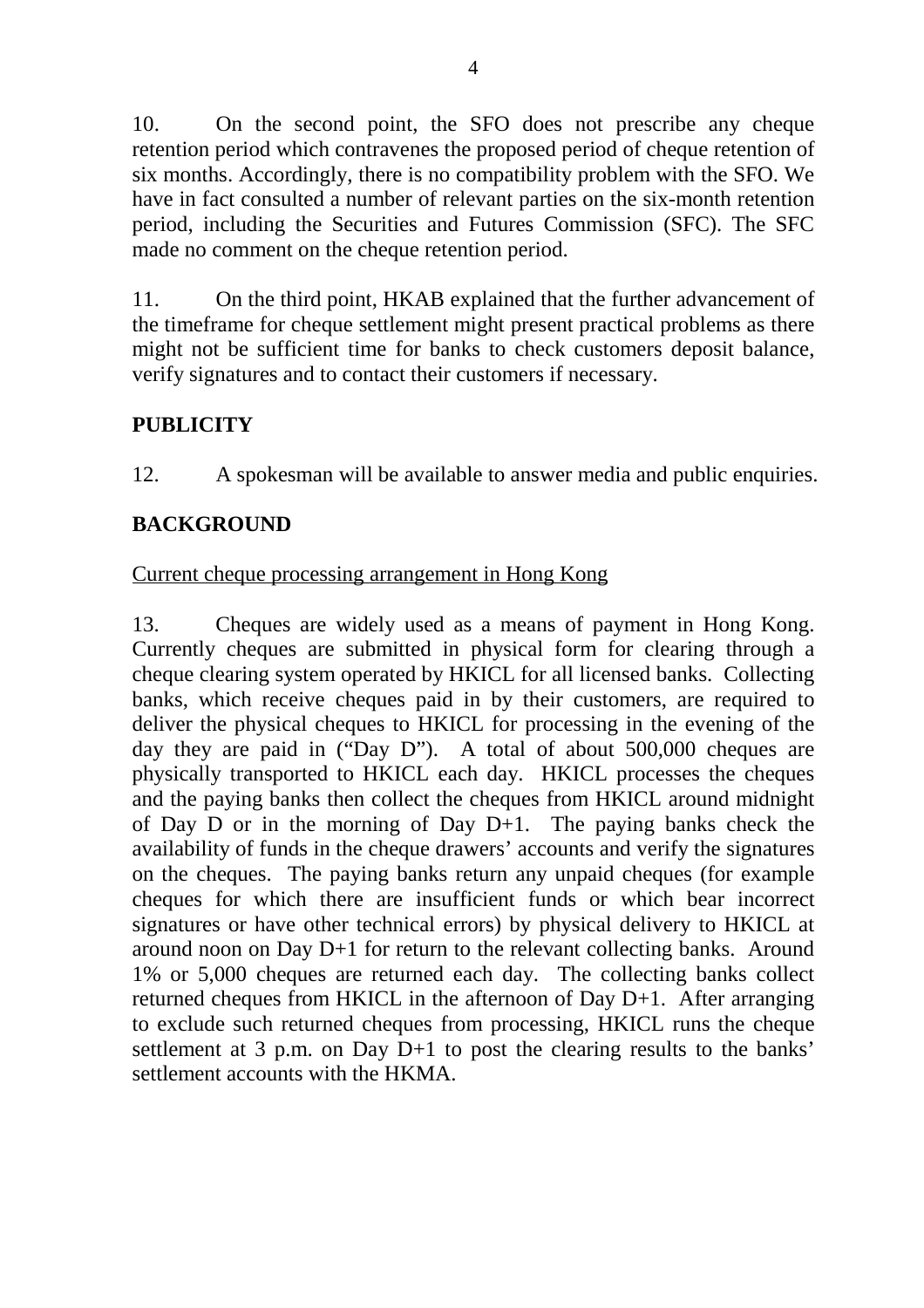New processing approach

14. Whilst this paper-based system is cumbersome and relatively expensive, requiring over ten million cheques to be delivered to, and collected from, HKICL each month, physical cheque processing has until recently been the only viable option. However, banking technology has now advanced to a level which can support paperless cheque clearing, obviating the need for the bulk shipment of physical cheques around Hong Kong. Cheques can now be cleared through the transfer of "electronic information" by means of cheque imaging and cheque truncation. Cheque imaging involves the scanning of a cheque to create a digital image which can be transferred through a data link, CD-ROM or cartridge. Cheque truncation is the electronic presentation of the essential details of a cheque without the cheque itself having to be physically presented. With cheque imaging and truncation, the physical cheques remain with the collecting bank, or with HKICL if the collecting bank commissioned HKICL to do the imaging on its behalf.

15. In designing the new system, we had full regard to the question of reliability of the cheque images as evidence in court. Electronic Transactions Ordinance, Cap. 553 provides that without prejudice to any rules of evidence, an electronic record shall not be denied admissibility in evidence in any proceedings on the sole ground that it is an electronic record. Besides, Evidence Ordinance, Cap. 8 provides that statements contained in a document produced by a computer shall be admissible as prima facie evidence in civil and criminal proceedings provided that certain conditions (e.g. conditions as to the supply and retrieval of the information to and from the computer) as set out in the Evidence Ordinance are satisfied. To maintain integrity of the system, the banking industry has agreed on a common set of control policies and procedures for the imaging process and operations. To ensure compliance by the banks and the HKICL, it has been agreed that they have to go through a Compliance Assessment Programme performed by qualified external auditors or internal auditors. On successful assessment, the chief executives of the banks and HKICL are required to issue a letter stating their full compliance with the requirements of the Programme.

16. As regards the retention period for low-value physical cheques, it is noted that the current practice varies considerably among banks. For example, a major bank keeps cheques under HKD500,000 for 15 days, whereas another major bank keeps all cheques for an indefinite holding period. In all, the bulk of the cheques processed today are kept for less than, say, three months. Under the new cheque imaging and truncation system, the settled low-value cheques will be retained for six months by all banks. This proposed period was arrived at after consultation with the HKAB, the Commissioner of Police,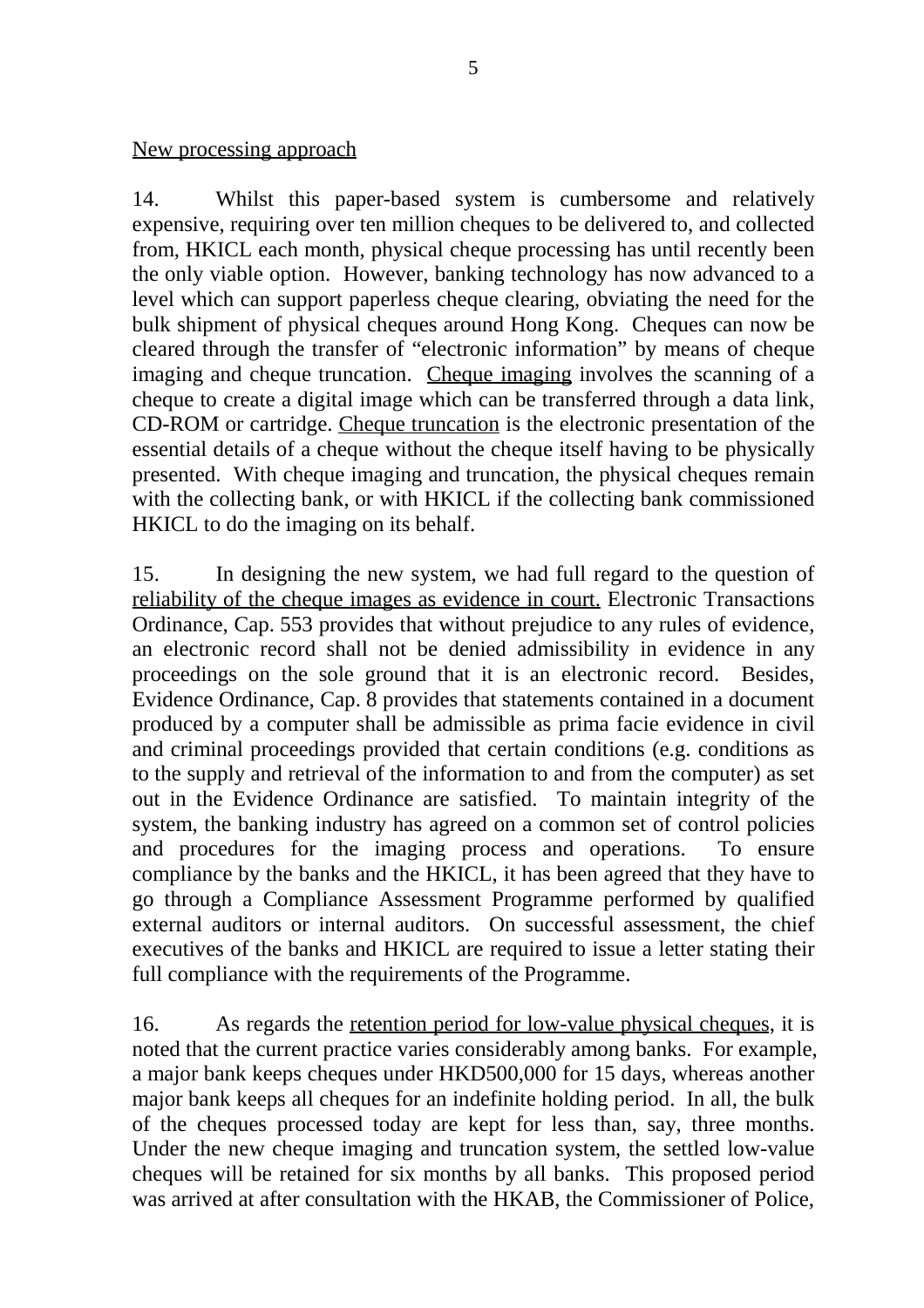the Commissioner of ICAC, the SFC and the Director of Public Prosecutions. As noted above, this is already longer than the retention period for the low value cheques of most of the banks under the existing system.

17. As regards the choice of HK\$20,000 as the threshold value, this is a value set by the HKAB and may be reviewed periodically. For instance, after some experience with the operation of the new system, if the fraud rate does not increase, there may be scope to increase the threshold in order to capture more benefits of the imaging and truncation project. The HKMA and the HKAB consider HK\$20,000 to be an appropriate level to begin with. The HKMA will be consulted on any change to the threshold value in future. To maintain flexibility, the above retention period and threshold value will not be specified in the Bill at Annex A.

18. With regard to the international experience in implementing chequeimaging systems, the HKMA found that in some countries such as the UK, Belgium, Denmark and Germany, they have adopted a system of cheque truncation but without cheque imaging. In other words, in these countries certain cheques are cleared by the transmission of "electronic data" from the collecting bank to the paying bank without the processing and presentment of physical cheques and without the paying bank receiving either the cheque in its physical form or in its image form for record purposes. This wholesale cheque truncation approach, i.e. without any imaging at all, is not favoured in Hong Kong. The HKMA and HKAB are both of the view that a system of imaging and truncation is more secure than a system of truncation alone.

# Security measures

19. The industry will adopt a set of control policies and procedures relating to the cheque imaging and truncation system. Full compliance with these will ensure that cheque images are generated from a reliable and secure imaging process. Images produced will be transmitted by encrypted leased line or delivered by sealed security bags if the images are stored in CD-ROM or tapes.

# **Financial Services and the Treasury Bureau 12 February 2003**

C:\data\WINWORD\ExCo\LEG-BOE.paper.doc